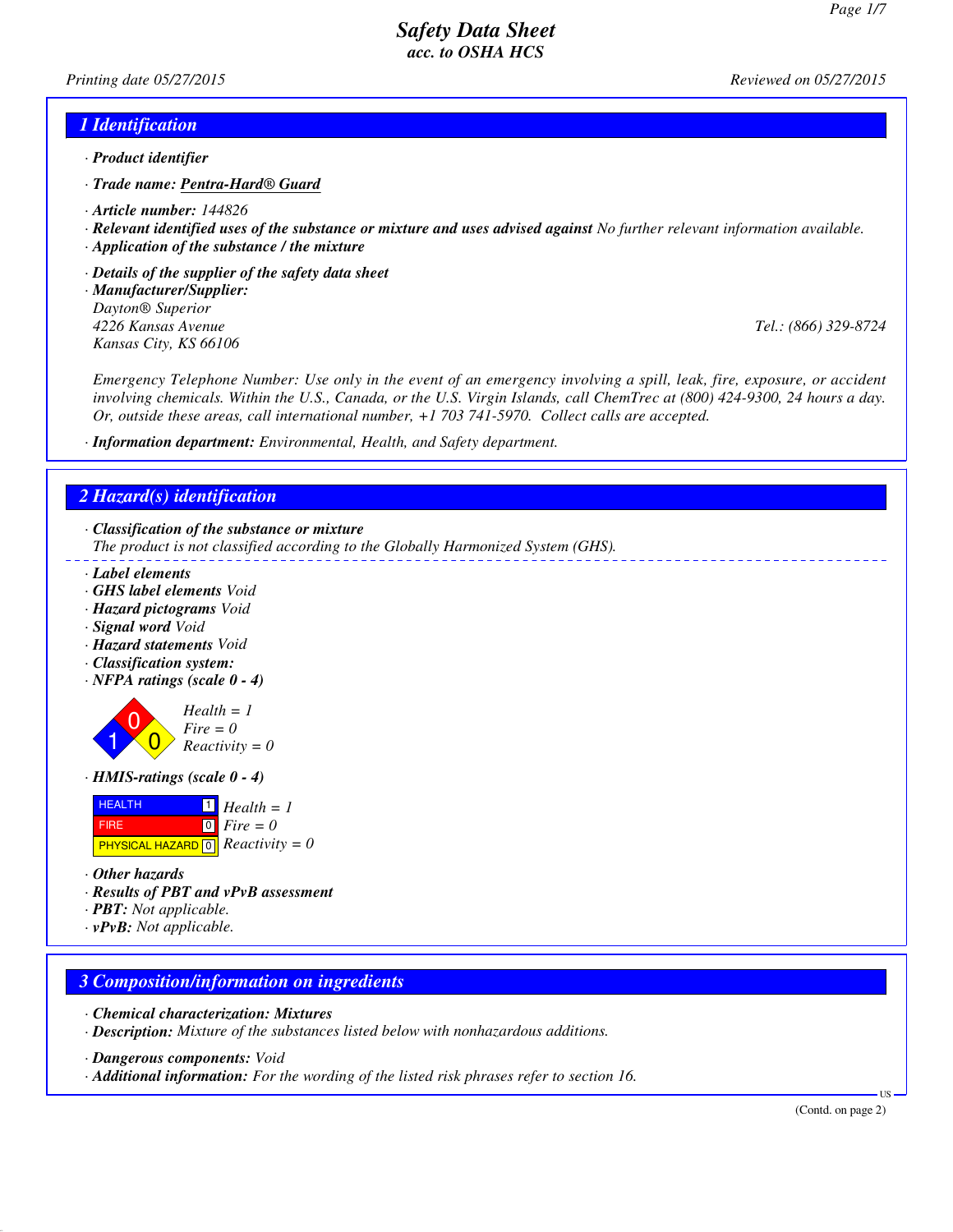*Printing date 05/27/2015 Reviewed on 05/27/2015*

*Trade name: Pentra-Hard® Guard*

(Contd. of page 1)

#### *4 First-aid measures*

- *· Description of first aid measures*
- *· General information: No special measures required.*
- *· After inhalation: Supply fresh air; consult doctor in case of complaints.*
- *· After skin contact: If skin irritation continues, consult a doctor.*
- *· After eye contact: Rinse opened eye for several minutes under running water. If symptoms persist, consult a doctor.*
- *· After swallowing: If symptoms persist consult doctor.*
- *· Information for doctor:*
- *· Most important symptoms and effects, both acute and delayed No further relevant information available.*
- *· Indication of any immediate medical attention and special treatment needed No further relevant information available.*

#### *5 Fire-fighting measures*

- *· Extinguishing media*
- *· Suitable extinguishing agents:*
- *CO2, extinguishing powder or water spray. Fight larger fires with water spray or alcohol resistant foam.*
- *· Special hazards arising from the substance or mixture No further relevant information available.*

#### *6 Accidental release measures*

- *· Personal precautions, protective equipment and emergency procedures Not required.*
- *· Environmental precautions: Do not allow product to reach sewage system or any water course.*
- *· Methods and material for containment and cleaning up:*
- *Absorb with liquid-binding material (sand, diatomite, acid binders, universal binders, sawdust).*

*· Reference to other sections*

*See Section 7 for information on safe handling.*

*See Section 8 for information on personal protection equipment.*

*See Section 13 for disposal information.*

## *7 Handling and storage*

#### *· Handling:*

*· Precautions for safe handling*

*Wear appropriate personal protective clothing to prevent eye and skin contact. Avoid breathing vapors or mists of this product. Use with adequate ventilation. Do not take internally.*

- *· Information about protection against explosions and fires: No special measures required.*
- *· Conditions for safe storage, including any incompatibilities*
- *· Storage:*
- *· Requirements to be met by storerooms and receptacles: No special requirements.*
- *· Information about storage in one common storage facility: Not required.*
- *· Further information about storage conditions: None.*
- *· Specific end use(s) No further relevant information available.*

## *8 Exposure controls/personal protection*

*· Additional information about design of technical systems: No further data; see item 7.*

(Contd. on page 3)

US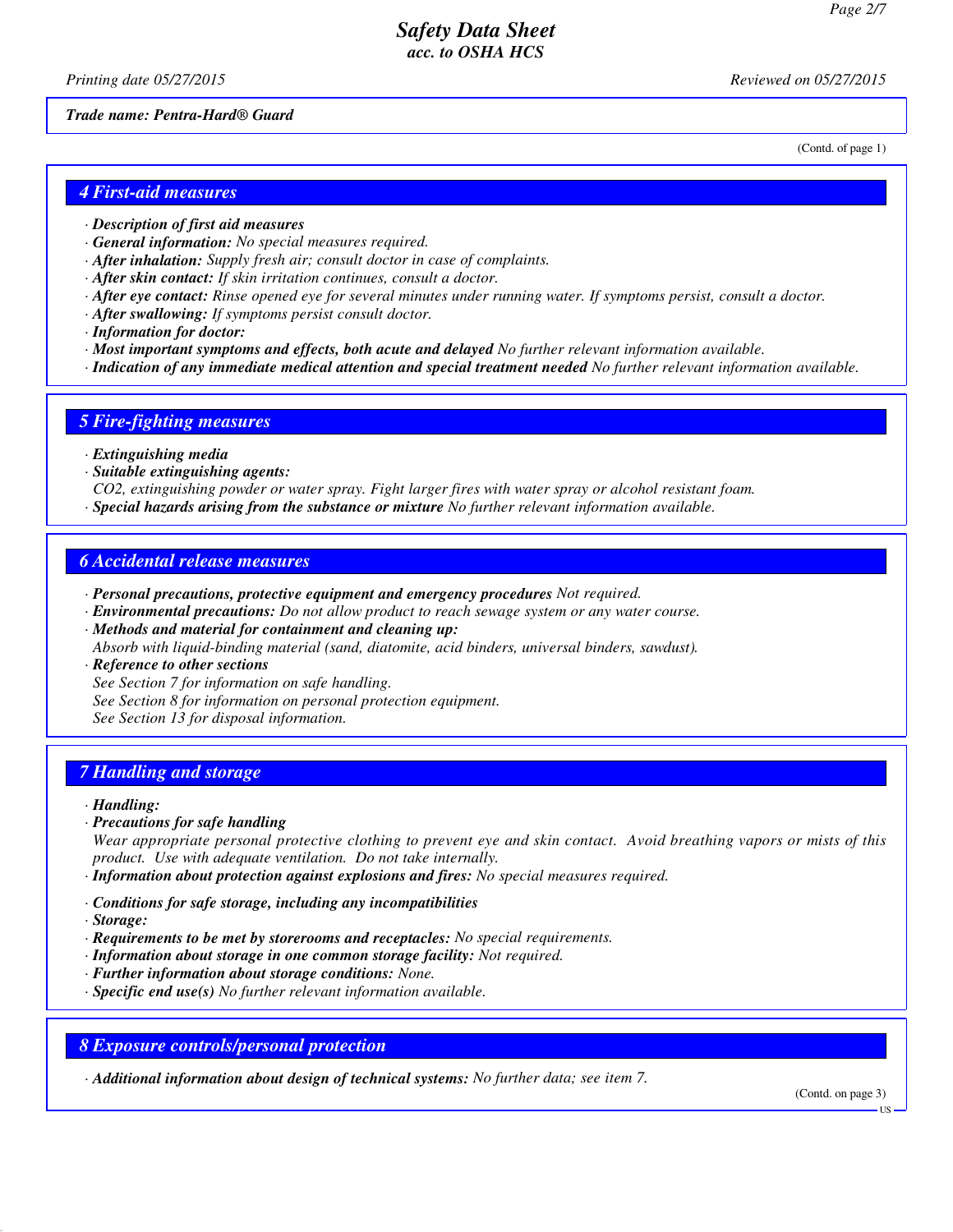*Printing date 05/27/2015 Reviewed on 05/27/2015*

#### *Trade name: Pentra-Hard® Guard*

(Contd. of page 2)

- *· Control parameters*
- *· Components with limit values that require monitoring at the workplace:*
- *The product does not contain any relevant quantities of materials with critical values that have to be monitored at the workplace.*
- *· Additional information: The lists that were valid during the creation were used as basis.*
- *· Exposure controls*
- *· Personal protective equipment:*
- *· General protective and hygienic measures: The usual precautionary measures for handling chemicals should be followed.*
- *· Breathing equipment: Not required.*
- *· Protection of hands:*



*Protective gloves*

*The glove material has to be impermeable and resistant to the product/ the substance/ the preparation. · Eye protection: Wear appropriate eye protection to prevent eye contact.*

## *9 Physical and chemical properties*

| · Information on basic physical and chemical properties |                                               |
|---------------------------------------------------------|-----------------------------------------------|
| · General Information                                   |                                               |
| $\cdot$ Appearance:                                     |                                               |
| Form:                                                   | Liquid                                        |
| Color:                                                  | According to product specification            |
| $\cdot$ Odor:                                           | Characteristic                                |
| · Odour threshold:                                      | Not determined.                               |
| $\cdot$ pH-value:                                       | Not determined.                               |
| · Change in condition                                   |                                               |
| <b>Melting point/Melting range:</b>                     | Undetermined.                                 |
| <b>Boiling point/Boiling range:</b>                     | 100 °C (212 °F)                               |
| · Flash point:                                          | Not applicable.                               |
| · Flammability (solid, gaseous):                        | Not applicable.                               |
| · Ignition temperature:                                 |                                               |
| <b>Decomposition temperature:</b>                       | Not determined.                               |
| $\cdot$ Auto igniting:                                  | Product is not selfigniting.                  |
| · Danger of explosion:                                  | Product does not present an explosion hazard. |
| · Explosion limits:                                     |                                               |
| Lower:                                                  | Not determined.                               |
| <b>Upper:</b>                                           | Not determined.                               |
| $\cdot$ Vapor pressure at 20 °C (68 °F):                | 23 hPa (17 mm Hg)                             |
| $\cdot$ Density at 20 °C (68 °F):                       | $1.09$ g/cm <sup>3</sup> (9.096 lbs/gal)      |
| · Relative density                                      | Not determined.                               |
| · Vapour density                                        | Not determined.                               |
| $\cdot$ Evaporation rate                                | Not determined.                               |
|                                                         | (Contd. on page 4)                            |

US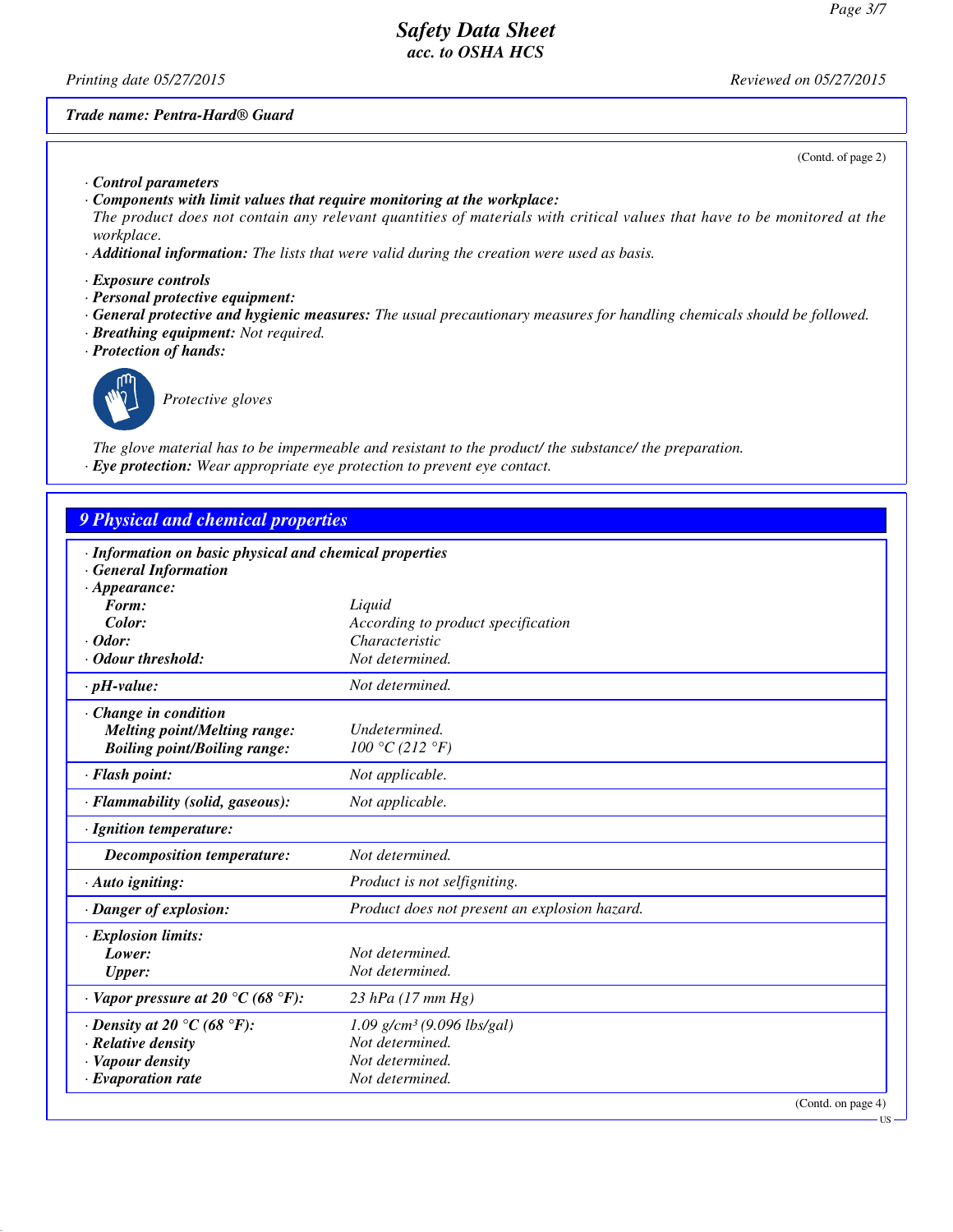*Printing date 05/27/2015 Reviewed on 05/27/2015*

*Trade name: Pentra-Hard® Guard*

|                                                            |                                            | (Contd. of page 3) |
|------------------------------------------------------------|--------------------------------------------|--------------------|
| · Solubility in / Miscibility with                         |                                            |                    |
| Water:                                                     | Fully miscible.                            |                    |
| · Partition coefficient (n-octanol/water): Not determined. |                                            |                    |
| · Viscosity:                                               |                                            |                    |
| Dynamic:                                                   | Not determined.                            |                    |
| Kinematic:                                                 | Not determined.                            |                    |
| · Solvent content:                                         |                                            |                    |
| Organic solvents:                                          | $0.0\%$                                    |                    |
| Water:                                                     | 45.0 $%$                                   |                    |
| Solids content:                                            | $23.0\%$                                   |                    |
| Other information                                          | No further relevant information available. |                    |
| · Volatile Organic Compounds:                              | Contains less than 50 $g/L$ .              |                    |

# *10 Stability and reactivity*

- *· Reactivity*
- *· Chemical stability*
- *· Thermal decomposition / conditions to be avoided: No decomposition if used according to specifications.*
- *· Possibility of hazardous reactions No dangerous reactions known.*
- *· Conditions to avoid No further relevant information available.*
- *· Incompatible materials: No further relevant information available.*
- *· Hazardous decomposition products: No dangerous decomposition products known.*

## *11 Toxicological information*

- *· Information on toxicological effects*
- *· Acute toxicity:*
- *· Primary irritant effect:*
- *· on the skin: No irritant effect known.*
- *· on the eye: No irritating effect known.*
- *· Sensitization: No sensitizing effects known.*
- *· Additional toxicological information:*

*The product is not subject to classification according to internally approved calculation methods for preparations: When used and handled according to specifications, the product does not have any harmful effects according to our experience and the information provided to us.*

#### *· Carcinogenic categories*

#### *· IARC (International Agency for Research on Cancer)*

*None of the ingredients is listed.*

*· NTP (National Toxicology Program)*

*None of the ingredients is listed.*

#### *· OSHA-Ca (Occupational Safety & Health Administration)*

*None of the ingredients is listed.*

(Contd. on page 5)

US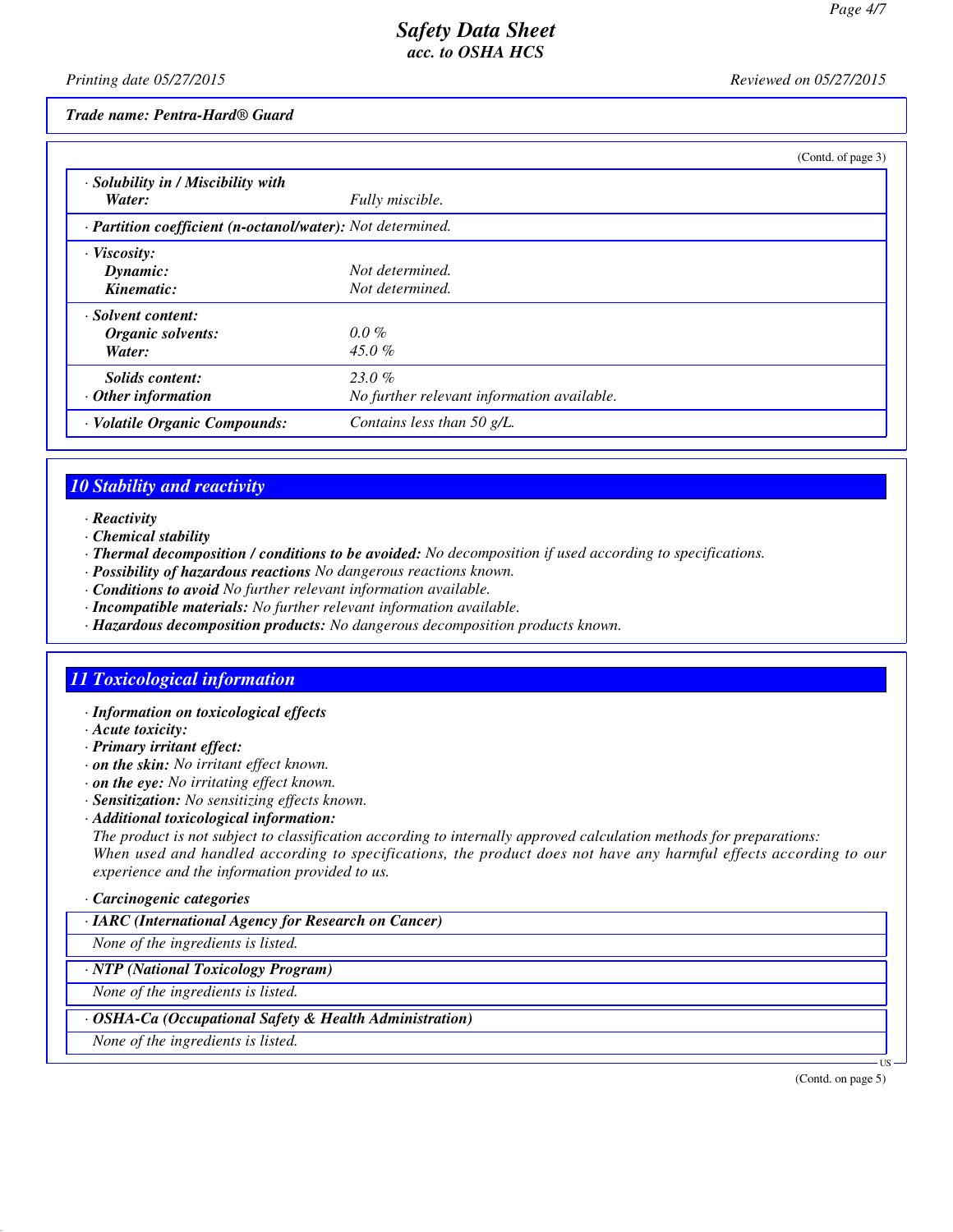(Contd. of page 4)

US

## *Safety Data Sheet acc. to OSHA HCS*

*Printing date 05/27/2015 Reviewed on 05/27/2015*

*Trade name: Pentra-Hard® Guard*

#### *12 Ecological information*

- *· Toxicity*
- *· Aquatic toxicity: No further relevant information available.*
- *· Persistence and degradability No further relevant information available.*
- *· Behavior in environmental systems:*
- *· Bioaccumulative potential No further relevant information available.*
- *· Mobility in soil No further relevant information available.*
- *· Additional ecological information:*
- *· General notes: Water hazard class 1 (Self-assessment): slightly hazardous for water*
- *· Results of PBT and vPvB assessment*
- *· PBT: Not applicable.*
- *· vPvB: Not applicable.*
- *· Other adverse effects No further relevant information available.*

# *13 Disposal considerations*

*· Waste treatment methods*

*· Recommendation:*

*Smaller quantities can be disposed of with household waste.*

*It is the generator's responsibility to determine if the waste meets applicable definitions of hazardous waste. State and local regulations may differ from federal disposal regulations. Dispose of waste material according to local, state, federal, and provincial environmental regulations.*

*· Uncleaned packagings:*

- *· Recommendation: Disposal must be made according to Federal, State, and Local regulations.*
- *· Recommended cleansing agent: Water, if necessary with cleansing agents.*

| <b>14 Transport information</b>                                              |                                              |
|------------------------------------------------------------------------------|----------------------------------------------|
| · UN-Number<br>· DOT, ADR, ADN, IMDG, IATA                                   | Not Regulated                                |
| · UN proper shipping name<br>· DOT, ADR, ADN, IMDG, IATA                     | Not Regulated                                |
| $\cdot$ Transport hazard class(es)                                           |                                              |
| · DOT, ADR, ADN, IMDG, IATA<br>· Class                                       | Not Regulated                                |
| · Packing group<br>· DOT, ADR, IMDG, IATA                                    | Not Regulated                                |
| · Environmental hazards:<br>· Marine pollutant:                              | N <sub>O</sub>                               |
| · Transport in bulk according to Annex II of MARPOL73/78<br>and the IBC Code | Not applicable.                              |
| · Transport/Additional information:                                          |                                              |
| $.$ ADR<br><b>· U.S. Domestic Ground Shipments:</b>                          | Same as listed for Standard Shipments above. |
|                                                                              | (Contd. on page 6)                           |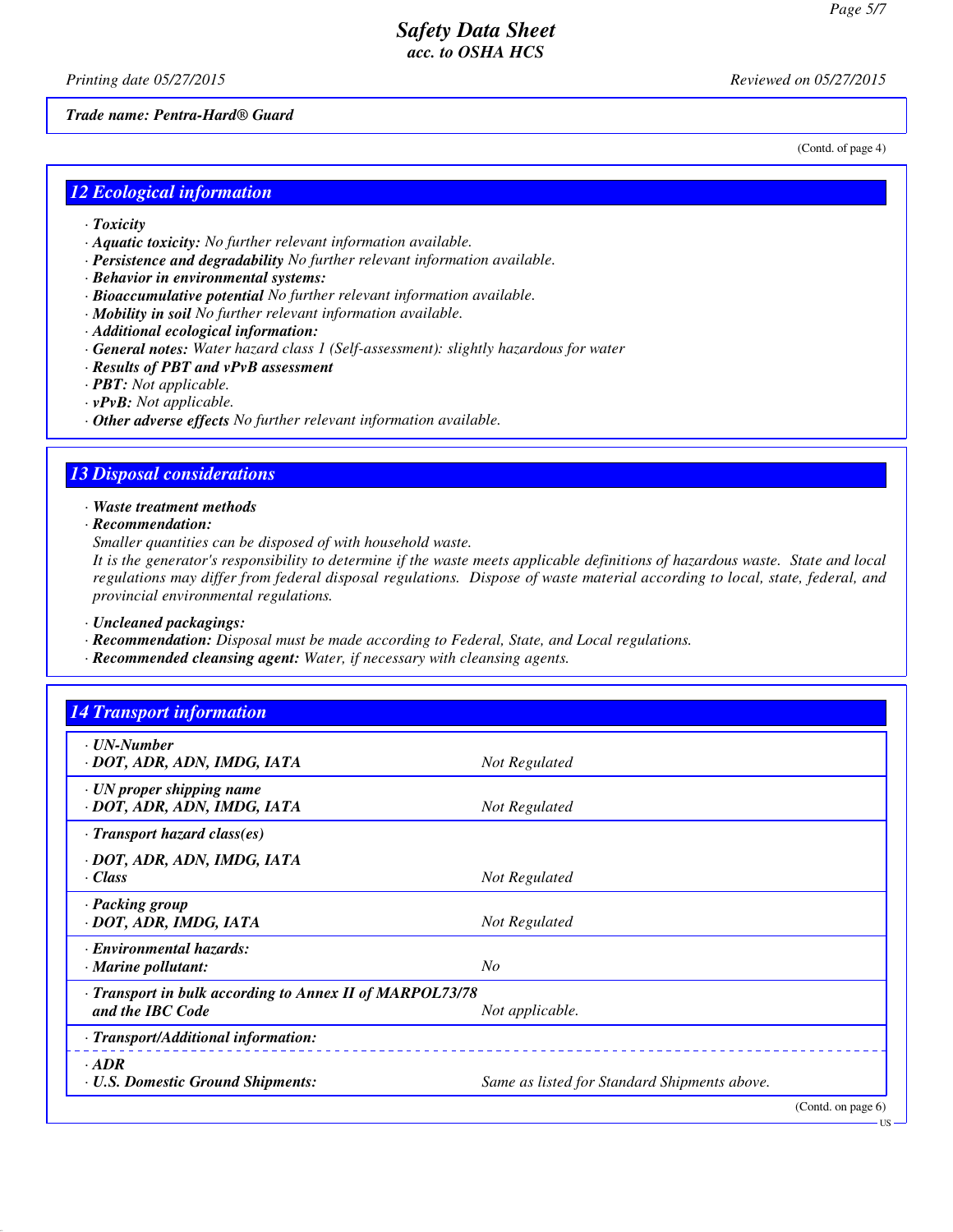*Printing date 05/27/2015 Reviewed on 05/27/2015*

*Trade name: Pentra-Hard® Guard*

*· U.S. Domestic Ground Non-Bulk (119 gal or less per container) Shipments: Same as listed for Standard Shipments above.*

*· Emergency Response Guide (ERG) Number: Not determine*

*· UN "Model Regulation": -* 

## *15 Regulatory information*

*· Safety, health and environmental regulations/legislation specific for the substance or mixture · Sara*

*· Section 355 (extremely hazardous substances):*

*None of the ingredient is listed.*

*· Section 313 (Specific toxic chemical listings):*

*This product may contain 1 or more toxic chemicals subject to the reporting requirements of Section 313 of Title III of the Superfund Amendments and Reauthorization Act (SARA) of 1986 and 40 CFR part 372. If so, the chemicals are listed below.*

*None of the ingredients is listed.*

*· TSCA (Toxic Substances Control Act):*

*7732-18-5 water, distilled, conductivity or of similar purity*

*· Proposition 65*

*· Chemicals known to the State of California (Prop. 65) to cause cancer:*

*None of the ingredients is listed.*

*· Chemicals known to cause reproductive toxicity for females:*

*None of the ingredients is listed.*

*· Chemicals known to cause reproductive toxicity for males:*

*None of the ingredients is listed.*

*· Chemicals known to cause developmental toxicity:*

*None of the ingredients is listed.*

*· Cancerogenity categories*

*· EPA (Environmental Protection Agency)*

*None of the ingredients is listed.*

*· TLV (Threshold Limit Value established by ACGIH)*

*None of the ingredients is listed.*

*· MAK (German Maximum Workplace Concentration)*

*None of the ingredients is listed.*

*· NIOSH-Ca (National Institute for Occupational Safety and Health)*

*None of the ingredients is listed.*

*· GHS label elements Void*

*· Hazard pictograms Void*

*· Signal word Void*

*· Hazard statements Void*

*· Chemical safety assessment: A Chemical Safety Assessment has not been carried out.*

US

(Contd. of page 5)